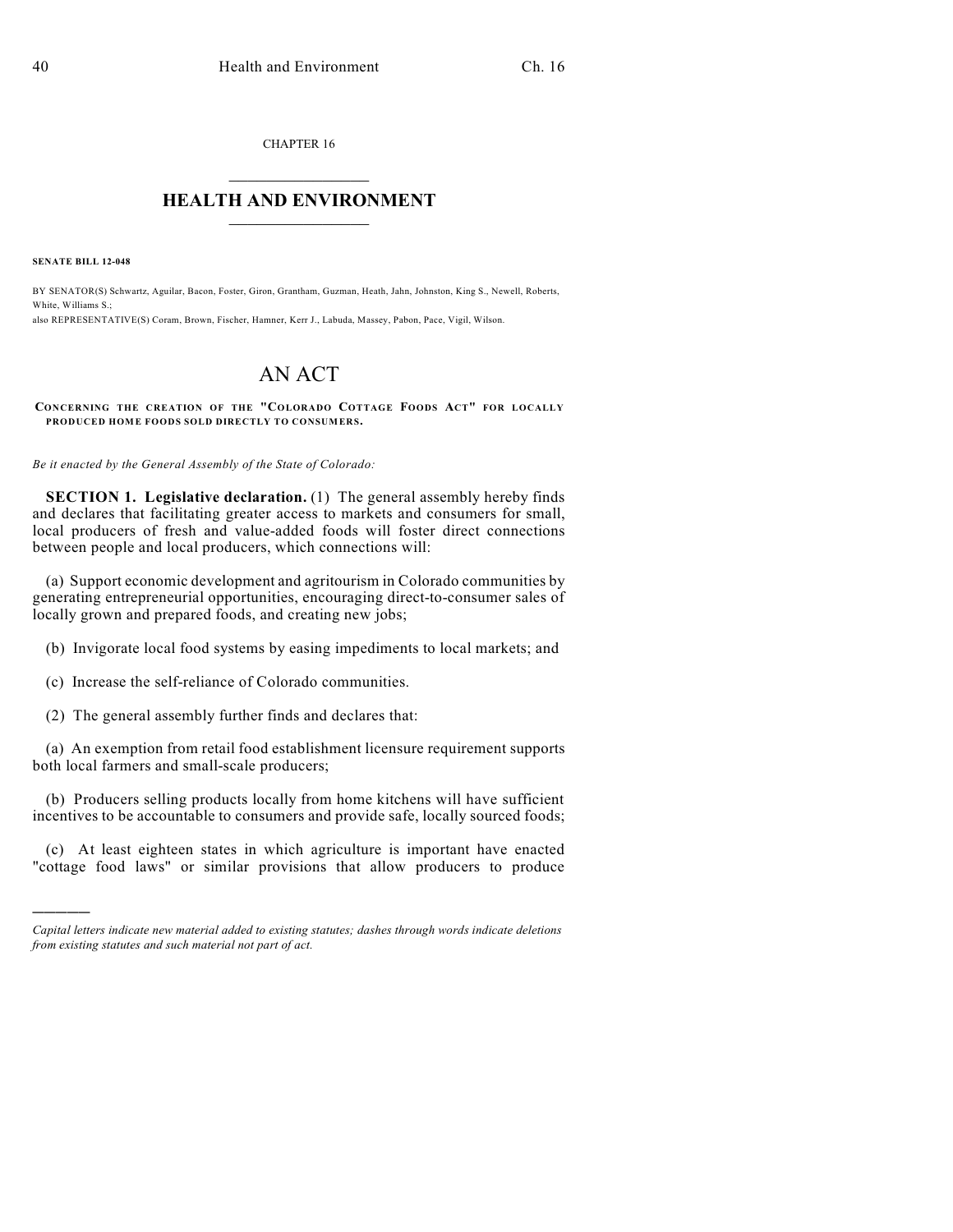nonpotentially hazardous food in their home kitchens and sell that food to consumers; and

(d) Making fresh, locally sourced foods more easily available to all consumers will improve the healthy eating habits of all Coloradans.

(3) The general assembly also encourages entities that regulate, affect, or are interested in local food production and related matters to examine ways in which to revise zoning ordinances, building and health codes, and other legal barriers to accommodate and encourage the growing and use of local produce and the production of value-added foods that use local produce. Such entities are also urged to initiate, support, and set goals for farm-to-school program efforts, including programs in which schools and other public entities generate and make use of on-site produce and that incorporate into a farm-to-school curriculum knowledge and consumption of locally sourced and distributed foods, including those grown in geothermally heated and other greenhouses.

**SECTION 2.** In Colorado Revised Statutes, 13-21-113, **amend** (2) as follows:

**13-21-113. Donation of items of food - exemption from civil and criminal liability.** (2) Nothing in this section shall relieve RELIEVES any nonprofit organization which THAT serves or provides food to needy persons for their consumption from any liability for any injury, including, but not limited to, injury resulting from the ingesting of such donated foods, as a result of receiving, accepting, gathering, or removing any foods donated under this section; EXCEPT THAT A NONPROFIT ORGANIZATION IS NOT LIABLE FOR ANY INJURY CAUSED BY DONATED FOOD PRODUCED PURSUANT TO THE "COLORADO COTTAGE FOODS ACT", SECTION 25-4-1614, C.R.S., UNLESS THE NONPROFIT ORGANIZATION ACTED UNREASONABLY.

**SECTION 3.** In Colorado Revised Statutes, **add** 13-21-113.5 as follows:

**13-21-113.5. Use of school or nonprofit organization kitchen - exemption from civil and criminal liability.** A SCHOOL OR NONPROFIT ORGANIZATION THAT PROVIDES ONE OR MORE COMMUNITY KITCHENS USED BY PRODUCERS TO BAKE OR PROCESS GOODS FOR SALE PURSUANT TO THE "COLORADO COTTAGE FOODS ACT", SECTION 25-4-1614, C.R.S., IS NOT LIABLE FOR DAMAGES IN ANY CIVIL ACTION OR SUBJECT TO PROSECUTION IN ANY CRIMINAL PROCEEDING RESULTING FROM THE USE OF ITS KITCHENS BY PRODUCERS PREPARING GOODS FOR DIRECT SALE TO CONSUMERS, UNLESS THE SCHOOL OR NONPROFIT ORGANIZATION ACTED UNREASONABLY. A SCHOOL OR NONPROFIT ORGANIZATION MAY REQUIRE ANYONE USING ITS KITCHENS FOR THIS PURPOSE TO SHOW PROOF OF LIABILITY INSURANCE BEFORE USING THE KITCHEN. THIS SECTION DOES NOT APPLY TO AN INJURY OR DEATH OF THE ULTIMATE USER OF THE PRODUCT THAT RESULTS FROM AN ACT OR OMISSION OF THE SCHOOL OR NONPROFIT ORGANIZATION CONSTITUTINGGROSS NEGLIGENCE OR INTENTIONAL MISCONDUCT.

**SECTION 4.** In Colorado Revised Statutes, 25-4-1602, add (14) (m) as follows:

**25-4-1602. Definitions.** As used in this part 16, unless the context otherwise requires: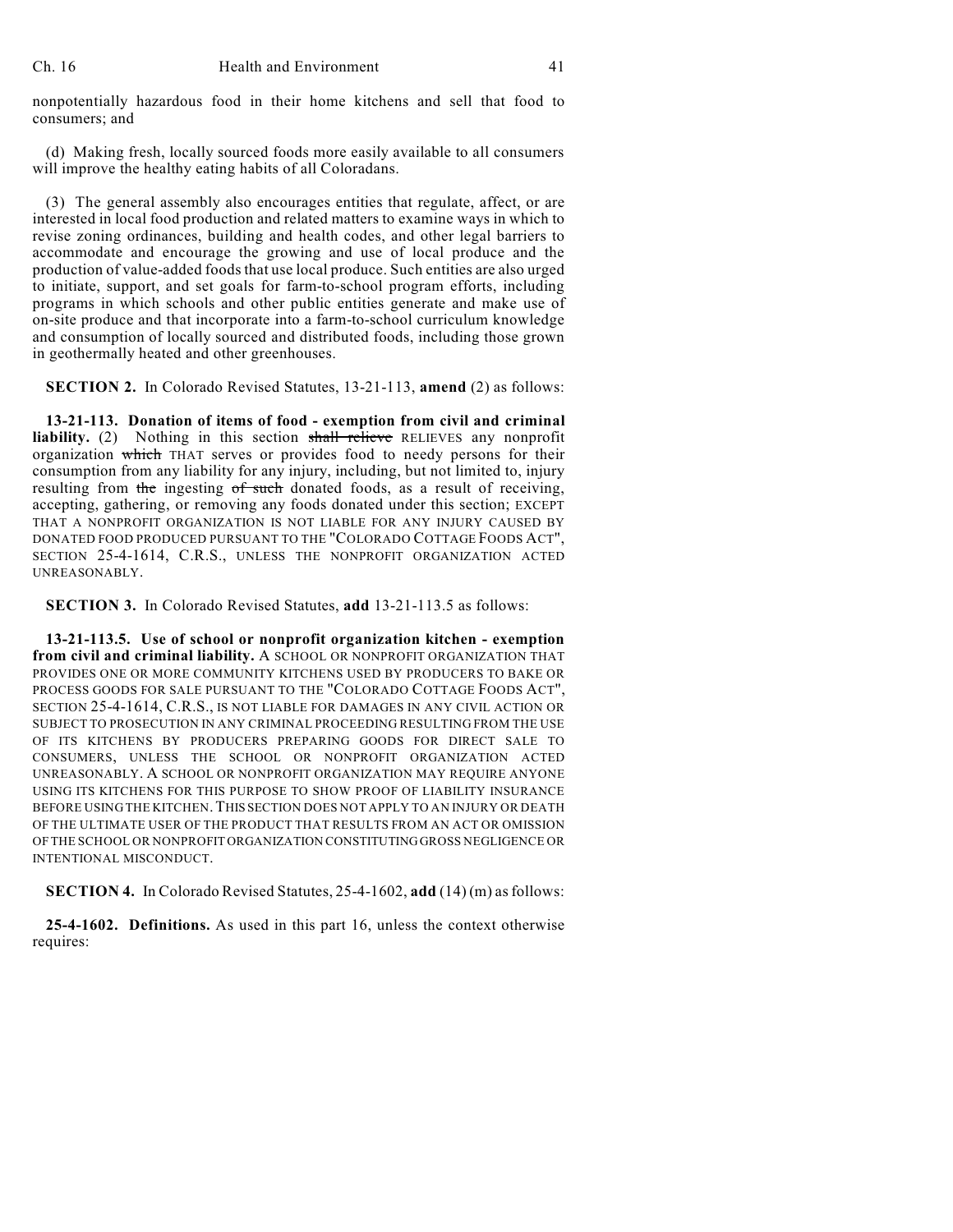(14) "Retail food establishment" means a retail operation that stores, prepares, or packages food for human consumption or serves or otherwise provides food for human consumption to consumers directly or indirectly through a delivery service, whether such food is consumed on or off the premises or whether there is a charge for such food. "Retail food establishment" does not mean:

(m) A HOME, COMMERCIAL, PRIVATE, OR PUBLIC KITCHEN IN WHICH A PERSON PRODUCES FOOD PRODUCTS SOLD DIRECTLY TO CONSUMERS PURSUANT TO THE "COLORADO COTTAGE FOODS ACT", SECTION 25-4-1614.

**SECTION 5.** In Colorado Revised Statutes, **add** 25-4-1614 as follows:

**25-4-1614. Home kitchens - exemption - food inspection - short title definitions.** (1) THIS SECTION SHALL BE KNOWN AND MAY BE CITED AS THE "COLORADO COTTAGE FOODS ACT".

(2) (a) A PRODUCER MAY USE HIS OR HER HOME KITCHEN OR A COMMERCIAL, PRIVATE, OR PUBLIC KITCHEN TO PRODUCE FOODS FOR SALE ONLY IF THE PRODUCER SELLS THE FOODS DIRECTLY TO ULTIMATE CONSUMERS.

(b) A PRODUCER IS PERMITTED UNDER THIS SECTION TO SELL ONLY A LIMITED RANGE OF FOODS THAT ARE NONPOTENTIALLY HAZARDOUS AND THAT DO NOT REQUIRE REFRIGERATION.THESE FOODS ARE LIMITED TO SPICES, TEAS, DEHYDRATED PRODUCE, NUTS, SEEDS, HONEY, JAMS, JELLIES, PRESERVES, FRUIT BUTTER, AND BAKED GOODS, INCLUDING CANDIES.

(c) A PRODUCER MUST BE CERTIFIED IN SAFE FOOD HANDLING AND PROCESSING BY A THIRD-PARTY CERTIFYING ENTITY, COMPARABLE TO AND INCLUDING THE UNITED STATES DEPARTMENT OF AGRICULTURE OR THE COLORADO STATE UNIVERSITY COOPERATIVE EXTENSION SERVICE, AND MUST MAINTAIN A STATUS OF GOOD STANDING IN ACCORDANCE WITH THE CERTIFYING ENTITY'S PRACTICES AND PROCEDURES, INCLUDING ATTENDING ANY CLASSES REQUIRED FOR CERTIFICATION.

(d) THE FOODS PRODUCED UNDER THIS SECTION MUST BE SOLD ONLY:

(I) DIRECTLY TO ULTIMATE CONSUMERS AND NOT TO GROCERY STORES OR RESTAURANTS; AND

(II) ON THE PRODUCER'S PREMISES, AT THE PRODUCER'S ROADSIDE STAND, OR AT A FARMERS' MARKET, COMMUNITY-SUPPORTED AGRICULTURE ORGANIZATION, OR SIMILAR VENUE WHERE THE PRODUCT IS SOLD DIRECTLY TO CONSUMERS.

(e) THIS SECTION APPLIES ONLY TO PRODUCERS WHO EARN NET REVENUES OF FIVE THOUSAND DOLLARS OR LESS PER CALENDAR YEAR FROM THE SALE OF EACH ELIGIBLE FOOD PRODUCT PRODUCED IN THE PRODUCER'S HOME KITCHEN OR A COMMERCIAL, PRIVATE, OR PUBLIC KITCHEN.

(3) (a) A FOOD PRODUCT SOLD UNDER THIS SECTION MUST HAVE AN AFFIXED LABEL THAT INCLUDES AT LEAST:

(I) IDENTIFICATION OF THE PRODUCT;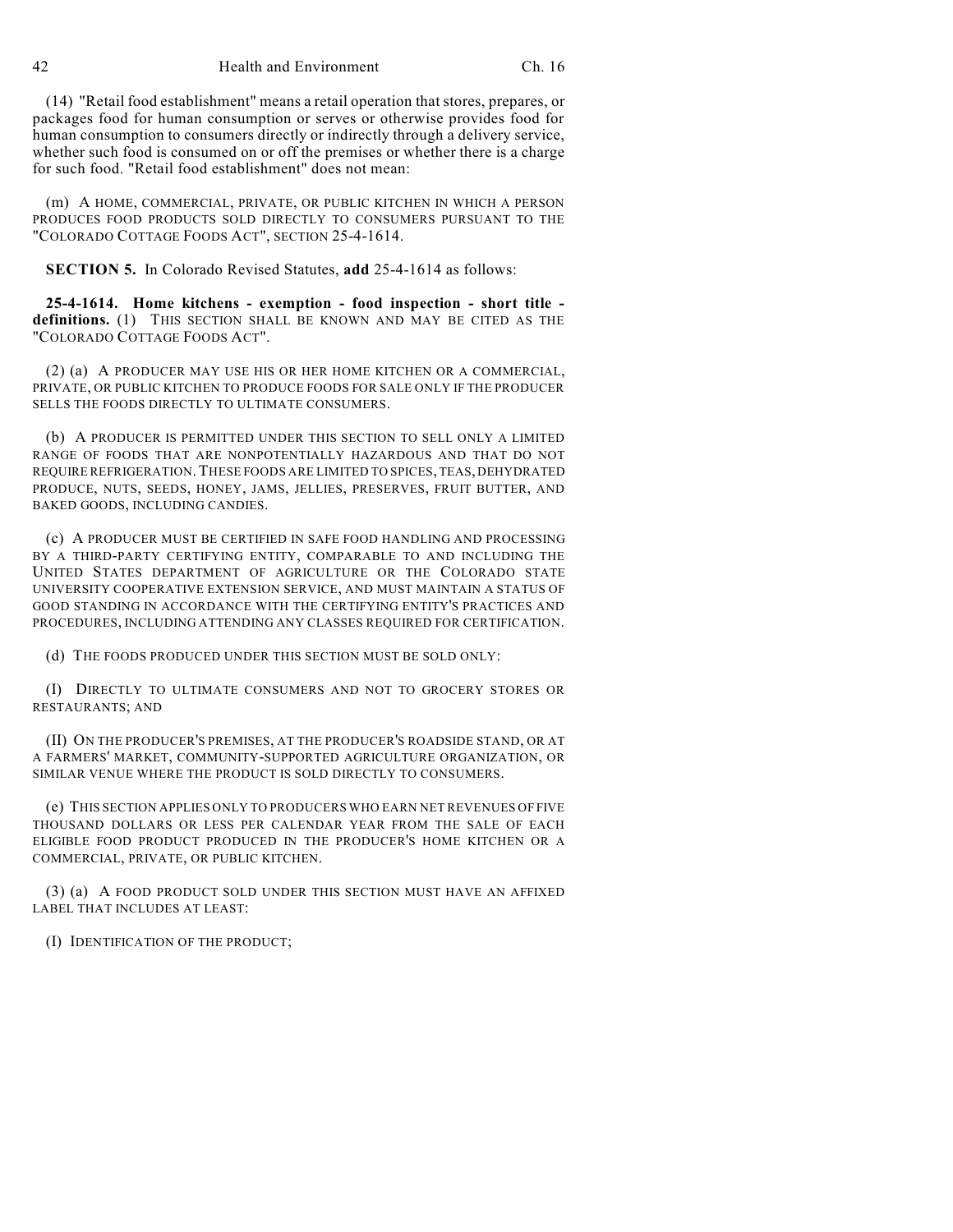(II) THE PRODUCER'S NAME, THE ADDRESS AT WHICH THE FOOD WAS PREPARED, AND THE PRODUCER'S CURRENT TELEPHONE NUMBER AND ELECTRONIC MAIL ADDRESS;

(III) THE DATE ON WHICH THE FOOD WAS PRODUCED;

(IV) A COMPLETE LIST OF INGREDIENTS; AND

(V) THE FOLLOWING DISCLAIMER: "THIS PRODUCT WAS PRODUCED IN A HOME KITCHEN THAT IS NOT SUBJECT TO STATE LICENSURE OR INSPECTION AND THAT MAY ALSO PROCESS COMMON FOOD ALLERGENS SUCH AS TREE NUTS, PEANUTS, EGGS, SOY, WHEAT, MILK, FISH, AND CRUSTACEAN SHELLFISH. THIS PRODUCT IS NOT INTENDED FOR RESALE."

(b) A FOOD PRODUCT SOLD UNDER THIS SECTION AND NOT LABELED IN ACCORDANCE WITH PARAGRAPH (a) OF THIS SUBSECTION (3) IS MISBRANDED AND IS SUBJECT TO FOOD SAMPLING AND INSPECTION PURSUANT TO SUBSECTION (4) OF THIS SECTION.

(4) A FOOD PRODUCT PRODUCED PURSUANT TO THIS SECTION IS SUBJECT TO FOOD SAMPLING AND INSPECTION BY THE DEPARTMENT OR A COUNTY, DISTRICT, OR REGIONAL HEALTH AGENCY PURSUANT TO SECTION 25-5-406 IF IT IS DETERMINED THAT THE FOOD PRODUCT IS MISBRANDED PURSUANT TO SUBSECTION (3) OF THIS SECTION OR IF A CONSUMER COMPLAINT HAS BEEN RECEIVED OR IF THE PRODUCT IS SUSPECTED IN AN INJURY OR FOOD-BORNE ILLNESS OUTBREAK.

(5) A PERSON WHO PURCHASES A PRODUCT MADE BY A PRODUCER SHALL NOT RESELL THE PRODUCT.

(6) A PERSON WHO SELLS FOODS PURSUANT TO THIS ACT IS ENCOURAGED TO MAINTAIN HOME BAKERY LIABILITY INSURANCE OR OTHER ADEQUATE LIABILITY INSURANCE.

(7) SECTIONS 25-4-1604 TO 25-4-1613 DO NOT APPLY TO THIS SECTION.

(8) THE DEPARTMENT OR A COUNTY, DISTRICT, OR REGIONAL HEALTH AGENCY MAY CREATE A VOLUNTARY ELECTRONIC REGISTRY OF PRODUCERS IF IT DETERMINES THAT A REGISTRY WOULD BE OF VALUE TO PRODUCERS AND CONSUMERS.

(9) AS USED IN THIS SECTION:

(a) "HOME" MEANS A PRIMARY RESIDENCE OCCUPIED BY THE PRODUCER PRODUCING THE FOOD UNDER THIS SECTION.

(b) "NONPOTENTIALLY HAZARDOUS" HAS THE MEANING SET FORTH IN SECTION 25-4-1602 (12) AND DOES NOT INCLUDE LOW-ACID OR ACIDIFIED FOODS.

(c) "PRODUCER" MEANS A NATURAL PERSON WHO IS A RESIDENT OF COLORADO AND WHO PREPARES NONPOTENTIALLY HAZARDOUS FOODS IN A HOME KITCHEN OR SIMILAR VENUE FOR SALE DIRECTLY TO CONSUMERS PURSUANT TO THIS SECTION.